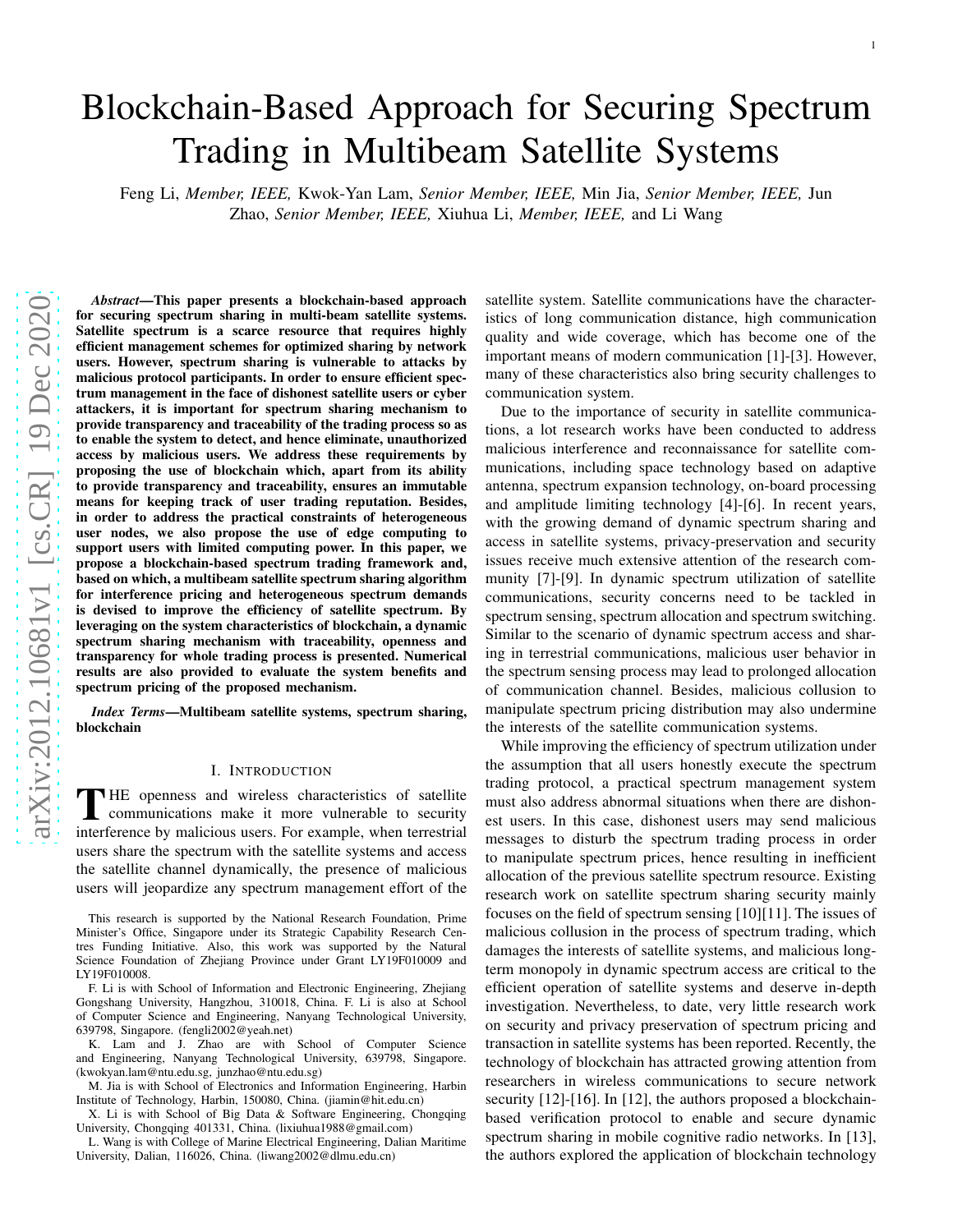on dynamic spectrum sharing. [14] aims to solve the security issue by introducing a novel privacy-preserving dynamic spectrum trading mechanism on the basis of blockchainbased method. In [15], a blockchain-based spectrum sharing mechanism which can efficiently share idle spectrum in dense networks was proposed. In [16], a blockchain-based platform was raised to improve the spectrum sharing by introducing the spectral token which validates and tracks the use of a licensed spectrum to facilitate the dynamic use for secondary users. Yet, none of the published research work considered blockchainbased technology as a means for solving the issue of spectrum trading security in satellite systems.

This paper proposes a blockchain-based approach to secure spectrum sharing in multibeam satellite systems. We design a blockchain-based framework, based on which, an efficient spectrum management scheme which is capable of withstanding malicious participants is developed. By leveraging on the system characteristics of blockchain, the proposed scheme provides transparency and traceability of the trading process.

In this article, to secure the satellite spectrum sharing, the concepts of edge node computing and user trading reputation are introduced to build the blockchain wherein terrestrial base station or fusion center acts as the edge node or blockchain miner who needs to complete mining task, creation of new block and exchange of spectrum coin. Edge node's historical information and transaction record will be gathered to form the its trading reputation so as to decline the low computation-power or malicious user's access. On the basis of the secure sharing mechanism, a satellite spectrum trading method is raised by taking into account inter-cell interferences and satellite users' stochastic demands on diverse satellite spectrum to optimize satellite systems' benefits. Numerical results are provided to evaluate the spectrum sharing method's performances in terms of satellite profits and interference pricing. The reminder of this paper is as follows: The system model and framework of blockchain-based spectrum trading are given in Section II. The joint interference pricing and power control algorithm is presented in Section III. Then, we show the simulation part in Section IV. The conclusion of this article is given in Section V.

# II. SYSTEM MODEL AND BLOCKCHAIN-BASED SPECTRUM TRADING FRAMEWORK

#### *A. System Model for Multibeam Satellite Communications*

In this paper, we consider the spectrum trading is carried out in multibeam satellite systems in which oblique projection and spectrum reuse mode are adopted as shown in Fig. 1. In this case, due to the inter-cell interference caused by spectrum reuse, we focus the interference pricing and power control when designing the spectrum sharing scheme.

In specific, for the effects of oblique projection, the angle  $\theta_{Mn}$  describing the deviation angle between user n and center point of cell M can be expressed as

$$
\theta_{Mn} = \arccos\left(\left\{(d_o^s)^2 + (d_{Mn}^s)^2 - 2R^2[1 - \cos(d_{Mn}^o/R)]\right\}\right) \times (2d_o^s d_{Mn}^s)^{-1},
$$
\n(1)



Fig. 1. Spectrum reuse in multibeam satellite systems

where  $d_o^s$  denotes the distance between cell center and the satellite.  $d_{Mn}^s$  denotes the distance between user  $(M, n)$  and the subastral point,  $d_{Mn}^o$  denotes the distance between user  $(M, n)$  and cell center, and R means the earth radius. Besides, the spectrum reuse and inter-cell interference in multibeam satellite systems are considered. As shown in Fig. 1, we assume user  $n$  at cell  $M$  will suffer interference from user  $c$  at cell  $U$  where the cells in same color share same spectrum band. Then, for the uplink channel, the receiving power at the satellite from user *n* at cell M can be expressed as

$$
P_r = \frac{p_n g_n(\alpha_n) G_M(\theta_n^M)}{(t \pi d_n/\lambda)^2 f_n(\alpha_n)},\tag{2}
$$

where  $p_n$  is the transmit power of satellite user n,  $g_n(\alpha_n)$ is the antenna gain of satellite user *n* at direction  $\alpha_n$ .  $\theta_n^M$ denotes the derivation angle of user  $n$  to the central line of cell M.  $G_M(\theta_n^M)$  denotes the antenna gain of satellite cell M in direction  $\theta_n^M$ .  $d_n$  denotes the straight-line distance between *n* and the satellite system.  $\lambda$  is the wavelength, and  $f_n(\alpha_n)$  is the channel fading for user n in direction  $\alpha_n$ . Besides, intercell interference during the spectrum reuse can be expressed as

$$
I = \sum_{U=1}^{k} \frac{p_c g_c(\alpha_c) G_U(\theta_c^U)}{(4\pi d_c/\lambda)^2 f_c(\alpha_c)} \mu_c \rho_U^M
$$
(3)

where  $\mu_c$  denotes the active factor of user c at cell U which is related to the user's service type.  $\rho_U^M$  is the polarization isolation factor between cell M and U.

Then, for satellite user  $(M, n)$ , the transmission capacity with unit bandwidth can be expressed as

$$
C_{Mn} = \log_2(1+ \frac{\rho_{Mn}g_{Mn}(\varepsilon_{Mn})G_M(\varphi_{Mn})}{\frac{\rho_{Mn}g_{Mn}(\varepsilon_{Mn})}{\frac{1}{(4\pi d_{Uc}/M)^2 f_{Uc}(\varepsilon_{Uc})}+N_0(\varepsilon_{Mn})}},
$$
\n
$$
d_{Uc}^2 f_{Mn}(\varepsilon_{Mn}) \sum_{U=1}^l \frac{\rho_{Uc}g_{Uc}(\varepsilon_{Uc})G_U(\varphi_{Uc})\mu_{Uc}\rho_U^M}{(4\pi d_{Uc}/M)^2 f_{Uc}(\varepsilon_{Uc})}+N_0(\varepsilon_{Mn})}
$$
\n(4)

where  $\rho_{Mn}$  is the transmit power of user  $(M, n)$ ,  $N_0(\varepsilon_{Mn})$ denotes the noise,  $g_{Mn}$  and  $G_M$  denote the antenna gain and  $d_{Uc}$  denotes the straight-line distance from user  $Uc$  to the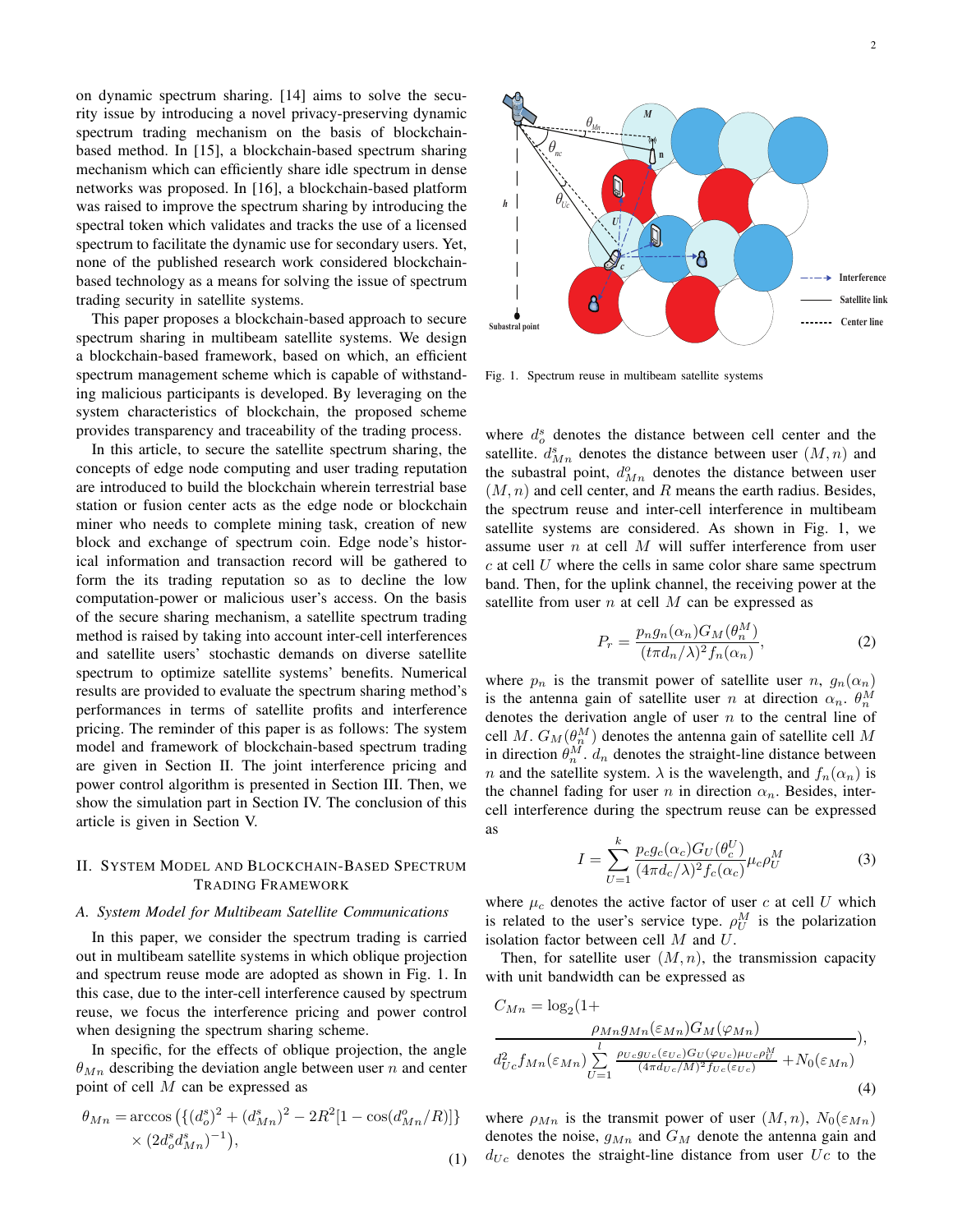

Fig. 2. Blockchain-based satellite spectrum trading

satellite system. User  $Uc$  locating in adjacent cell shares the same band with  $Mn$ .

## *B. Blockchain-Based Satellite Trading Framework*

When terrestrial users are allowed to share the spectrum with satellite systems and access satellite channels dynamically, or transmit the signal with the assistance of satellite systems, if the users are malicious, the security risk of the satellite systems will be obviously exposed. In addition, the malicious buyer, malicious third party and malicious collusion in the process of spectrum auction will also trigger confusion to satellite spectrum sharing. How to deal with the malicious user's access to satellite spectrum is a key issue to establish the secure spectrum sharing mechanism in multibeam satellite systems. This paper plans to make full use of the natural security attributes of blockchain technology to build a secure architecture for spectrum sharing in multibeam satellite systems.

As shown in Fig. 2, the proposed blockchain-based spectrum trading architecture involves the following components and objects: authorization center, spectrum provider, spectrum demander, virtual coin and terrestrial base station. The authorization center initializes the spectrum trading system, public parameters and cryptographic key. Furthermore, the center sets up initial standard and rule for the blockchain, yet does not participate in specific trading process. In the proposed architecture, edge nodes, which are the terrestrial base stations, are introduced to complete mining calculation, verify the trading users and conduct the spectrum trading. The scheme also introduces an object called spectrum coin which is stored in edge nodes for virtual transaction. In the spectrum trading system, transaction records are saved in each edge node to ensure transparency and communication security. In this case, general terrestrial users serve as the spectrum demanders and satellite system serves as the spectrum provider. Every terrestrial user which aims to use the satellite spectrum needs to pay the virtual coin through the edge nodes. Several significant characteristics of this mechanism are as follows.

- Set the edge calculation nodes to solve the calculation force problem in blockchain creation. Focus on the distributed scenario of terrestrial networks, as shown in Figure 2, select the central node or base station in the local area as the terrestrial agent to communicate with the satellites. The calculation capability and energy reserve of the terrestrial agent are relatively sufficient which enable it to undertake important block creation and mining work.
- The mechanism of miner selection based on the trading reputation of edge nodes will be established. In order to prevent malicious and low computation force nodes from accessing the satellite spectrum, a corresponding reputation table is built for each potential access node, recording all the registration, transaction and other historical information. The node's application along with its historical information and transaction records are distributed to all authorized nodes for approving. Constantly update and maintain the reputation table, timely verify the legal block miner identity of the node, so as to ensure the elimination of malicious node access.
- Spectrum coin and reasonable mining coefficient are defined. The transaction between the terrestrial user and the satellite systems is conducted through the virtual spectrum currency. Spectrum coin and its transaction records are saved in given edge node. Meanwhile the edge node that successfully accesses the blockchain through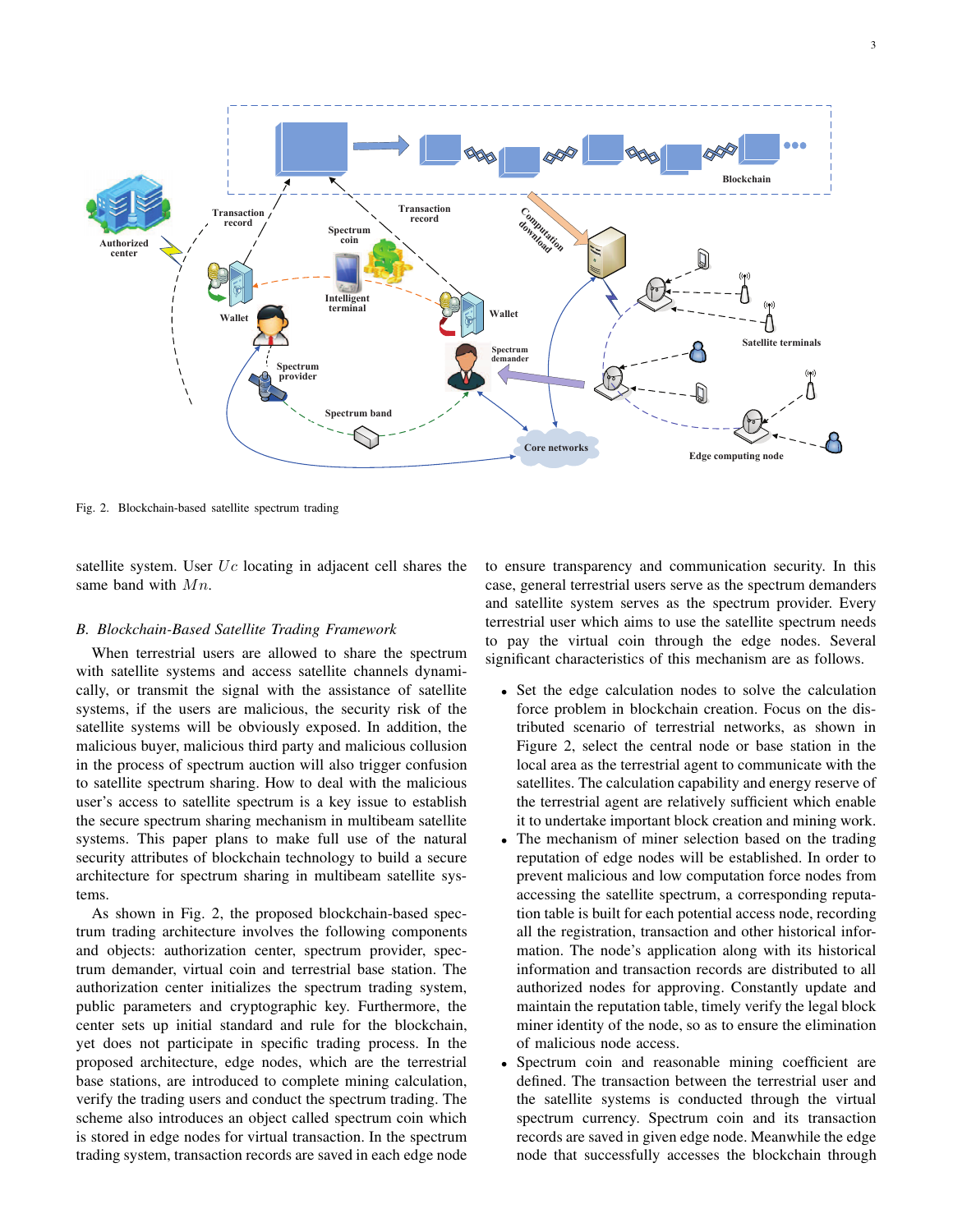

Fig. 3. Spectrum trading with virtual coin

mining also receives the incentive of spectrum coin. Define a reasonable mining difficulty coefficient, eliminate the intervention of low computation force nodes, and maintain a system incentive balance.

The spectrum trading process is as shown in Fig. 3. In this case, it is assumed that all the traders are rational and selfish with the intention of pursuing maximal benefits. The spectrum demander—terrestrial users purchase bandwidth through buying the spectrum coin for payment. In every edge node, there is a ballet address in which terrestrial users store the virtual coin and wait the collection of satellite systems. Both participants' trading behaviors and data, including time stamp, block data, block header, signature, etc., will be recorded in the databases of all the block nodes for tracing and verification at any time. Once a block node has malicious or fraudulent behavior, its reputation value will be reduced until its trading qualification is terminated.

After the block is authorized to join in the blockchain, to ensure trading security, all the authorized nodes will obtain a copy of all the sharing data of the whole blockchain. Meanwhile, a distributed consensus mechanism is devised to efficiently attain the blockchain consensus of this spectrum trading. In our scheme, the miner head is designed to firstly broadcast block data, time stamp, specific random number  $\varphi$ to all the authorized edge nodes for checking. In order to obtain mutual supervision and verification rights, the edge nodes will detect the block data information and broadcast the verification results with their own watermark. After receiving all the verification feedback, the leader will share all relevant data, and approve the new miner block to join the blockchain to complete the increase of the blockchain. At the same time, if some nodes object to the current block change, the leader will delay the increase of the blockchain and repeatedly send updated data to these nodes in subsequent operations to further reach a consensus.

The core index to judge whether the potential edge node is qualified or malicious is the node's reputation value. In this case, we define a reputation model for terrestrial edge nodes. Consider a spectrum operator  $Op<sub>i</sub>$  waiting for joining in the spectrum trading and an edge node  $Ed_j$ . In the process of spectrum trading, the operator and edge node should often contact with each other. The reputation value of this operator  $Op_i$  to its corresponding node  $Ed_j$  can be expressed as  $w_{i\rightarrow j}$ . We can also have  $w_{i\rightarrow j} := \{Tru_{i\rightarrow j}, Unt_{i\rightarrow j}, Ind_{i\rightarrow j}\},$ wherein  $Tr u_{i\rightarrow j}$ ,  $Unt_{i\rightarrow j}$ ,  $Ind_{i\rightarrow j}$  falling in [0, 1] denote the trusted, untrusted and indefinite variables, respectively. There is  $Tr u_{i\rightarrow j} + Un t_{i\rightarrow j} + Ind_{i\rightarrow j} = 1$ . The logical model of node's reputation can be given as

$$
\begin{cases}\nTr u_{i \to j} = (1 - Ind_{i \to j}) \frac{N_p}{N_p + N_n}, \\
Un t_{i \to j} = (1 - Ind_{i \to j}) \frac{N_n}{N_p + N_n}, \\
Ind_{i \to j} = 1 - suc_{i \to j},\n\end{cases}
$$
\n(5)

where  $N_p$  denotes the positive interaction number,  $N_n$  denotes the negative interaction number,  $suc_{i-j}$  denotes the quality of communication. Then, we have the expression of edge node's reputation

$$
rep_j = \sum_{i=1}^{N} Tr u_{i \to j} + \phi Ind_{i \to j}
$$
 (6)

where  $\phi$  is the given probability coefficient and N denotes the terminal number communicating with edge node j.

# III. JOINT SATELLITE SPECTRUM AND INTERFERENCE PRICING ALGORITHM

Based on the above blockchain-centric spectrum trading framework for multibeam satellite systems, then we propose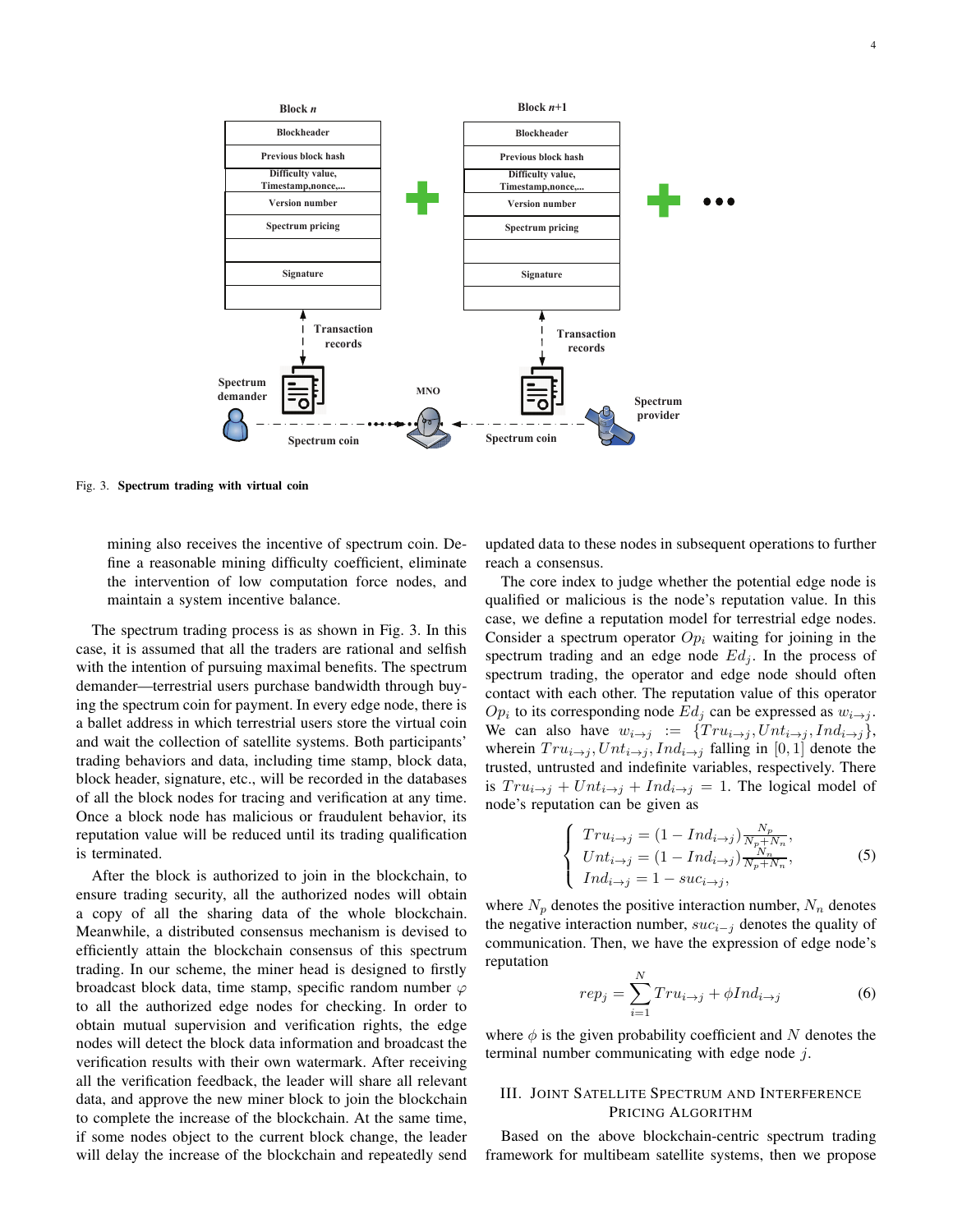a specific spectrum trading algorithm in light of spectrum and interference pricing. This algorithm is performed by edge computing nodes whose main tasks involve the collection of interactive information for both traders, designing rational spectrum pricing strategy and promoting the smooth implementation of spectrum trading. According to our system model, the spectrum reuse and inter-cell interference will be considered. Besides, the significant spectrum heterogeneity caused by capacity diversity in various beams needs also to be addressed. As shown in Fig. 1, the terrestrial user  $c$  and  $n$  share the same spectrum and interference with each other. Thus, the utility function of multibeam satellite systems can be expressed as

$$
U_s = N_i(\pi_i p_c f_{cs} + \varepsilon B_i - \kappa X_{loss}) \int g(\theta) d\theta
$$
  
s.t. 
$$
\gamma_n = \frac{p_n f_{ns}}{p_c f_{cs} + N_0(\alpha_n) B_n} \ge \gamma^{tar}
$$
 (7)

where  $N_i$  denotes the channel number in type i,  $\pi_i$  denotes the interference pricing,  $p_c$  denotes the transmit power of terrestrial user  $c$ ,  $f_{cs}$  denotes the channel fading coefficent,  $B_i$  denotes the bandwidth,  $\varepsilon$  and  $\kappa$  denote the monetary coefficient,  $X_{loss}$  denotes the marginal cost.  $g(\theta)$  denotes the probability density function of the user  $c$  with preference parameter  $\theta$ .

Then, the utility function of terrestrial user requiring to access the satellite spectrum can be given as

$$
U_c = \omega \log_2 (1 + \frac{p_c f_{cs}}{p_n f_{ns} + N_0(\alpha_c) B_c}) - \varepsilon B_i - \pi_i \theta p_c f_{cs}
$$
  
s.t. 
$$
\gamma_c = \frac{p_c f_{cs}}{p_n f_{ns} + N_0(\alpha_c) B_c} \ge \gamma^{tar}
$$
 (8)

where terrestrial user  $c$  and  $n$  share the same spectrum band as shown in Fig. 1, thus leading to inter-cell interference.  $\gamma_c \geq \gamma^{tar}$  means the quality of communication for new user c should be guaranteed.  $\omega$  and  $\varepsilon$  are monetary coefficients transforming system benefits to uniformed monetary profits in unit of spectrum coin.  $N_0(\alpha_c)B_c$  denotes the background noise in this circumstance. The terrestrial user  $c$  not only needs to pay for the spectrum cost, but also the interference pricing. Solving the above utility functions, the optimal spectrum pricing and maximal system profits can be obtained.

#### IV. NUMERICAL RESULTS

In this section, numerical results are provided to evaluate the performances of the proposed spectrum trading algorithm in terms of interference pricing and systems' profits. As shown in Fig. 3, we give the trend of optimal interference pricing with changing QoS threshold  $\gamma^{tar}$  and leased bandwidth B. In this test, we set the parameters as  $\omega = 1$ ,  $\kappa = 0.5$ ,  $N_0(\varepsilon_{Mn}) =$ 0.002,  $f_{cs} = 0.2$ ,  $f_{ns} = 0.1$ ,  $N_i = 5$ ,  $N_0(\alpha_c) = 0.001$ . We can obtain from Fig. 4 that the interference pricing will increase with upgrading QoS threshold  $\gamma^{tar}$  which means better communication requirement is needed. As high intercell interference will lead to the decline of QoS, the satellite systems require to raise interference pricing to combat with the interference. In addition, we can achieve from Fig. 4 that more available satellite spectrum will decrease the interference



Fig. 4. Optimal interference pricing



Fig. 5. Satellite systems' profits

pricing. More leased satellite bandwidth can loose the pressure of QoS demand and network capacity.

In Fig. 5, we give the performances of satellite systems' profits with changing interference pricing  $\pi$  and monetary coefficient  $\omega$ . We can achieve from Fig. 5 that excessive interference pricing will reduce satellite systems' profits rather than enhancing profits, since the terrestrial users' communication demands degrade in case of high cost. In addition, as shown in Fig. 5, higher monetary coefficient can benefit satellite systems' profits due to more terrestrial users' benefits in this case.

## V. CONCLUSIONS

In this article, we proposed a blockchain-based spectrum trading algorithm in multibeam satellite systems to enhance spectrum efficiency while guaranteeing satellite communication security. The main contribution of this paper lies in that we designed a satellite spectrum trading method by considering interference pricing and stochastic terrestrial users' spectrum